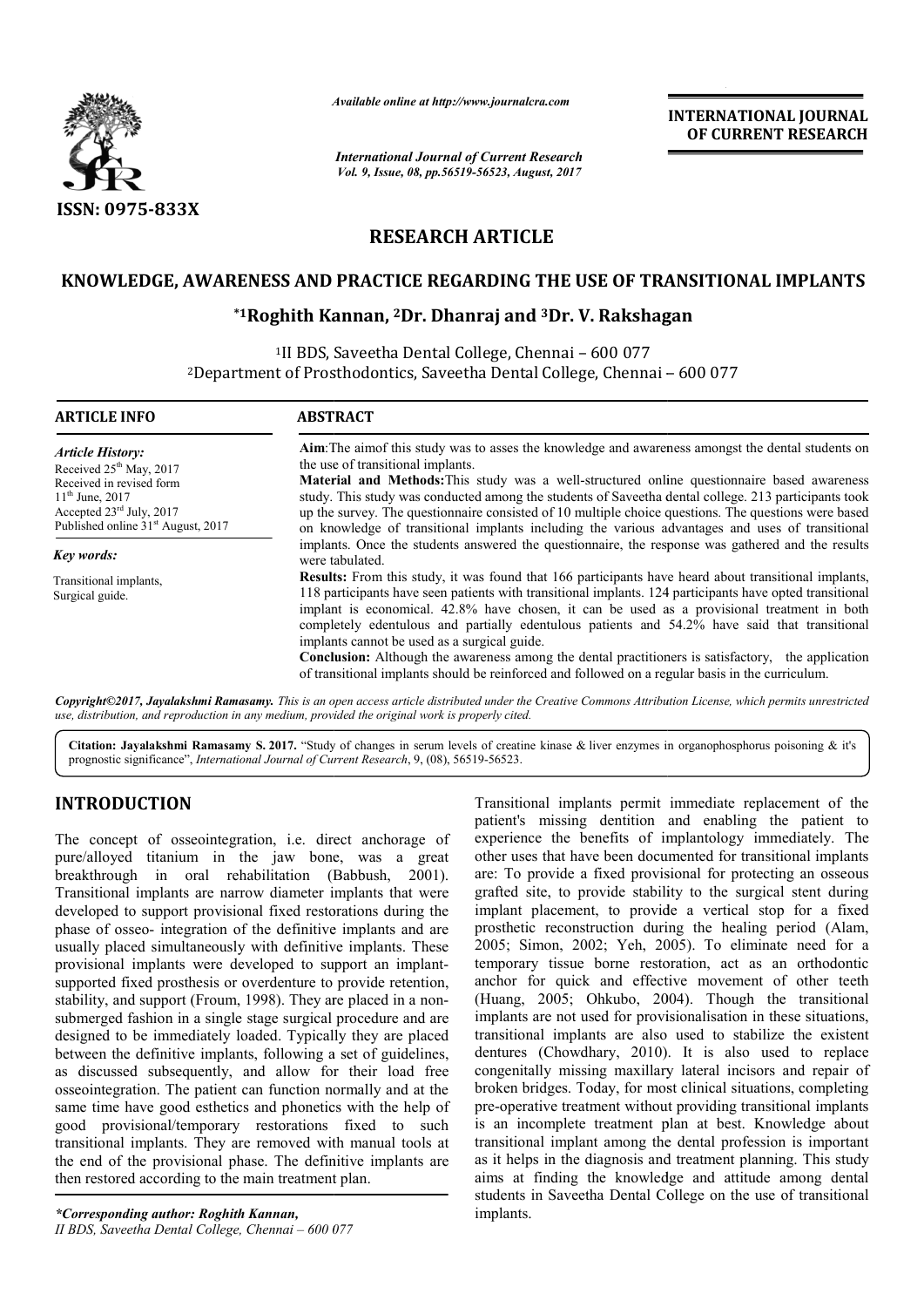## **MATERIALS AND METHODS**

This study was a well-structured online questionnaire based awareness study. This study was conducted among the students of Saveetha dental college.213 participants took up the survey. The questionnaire consisted of 10 multiple choice questions. The questions were based on knowledge of transitional implants including the various advantages and uses of transitional implants. An online survey was conducted and they were asked to fill the questionnaire for which ample time was provided.

The statistical analysis on the gathered data was carried out and the data was expressed as mean or percentage of participants correctly responding to each question. Once the students answered the questionnaire, the response was gathered and the results were tabulated.

## **RESULTS**

The survey was conducted among 213 dental students. This sample size of this study is sufficient to give an idea of the current practice of management of transitional implants.

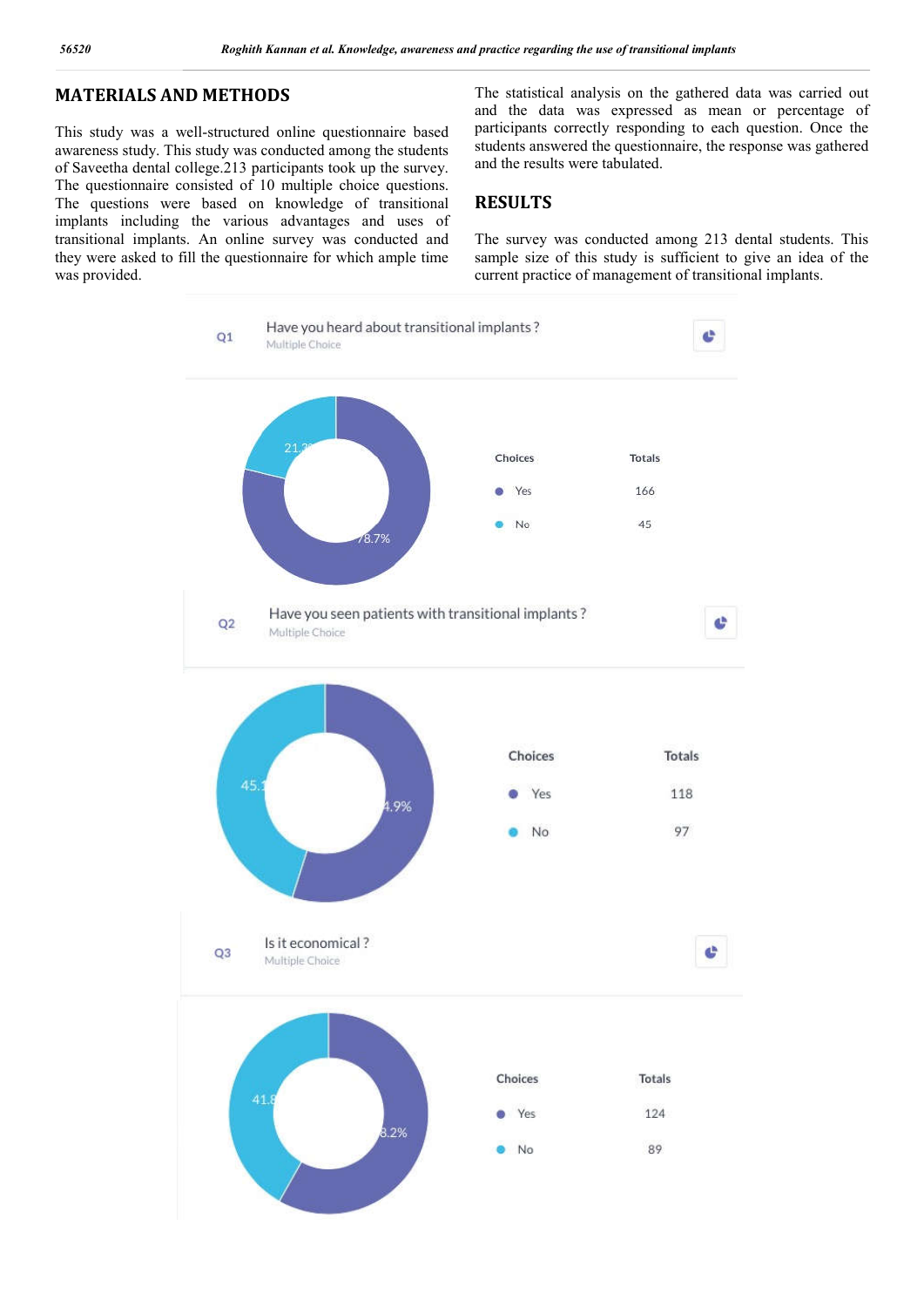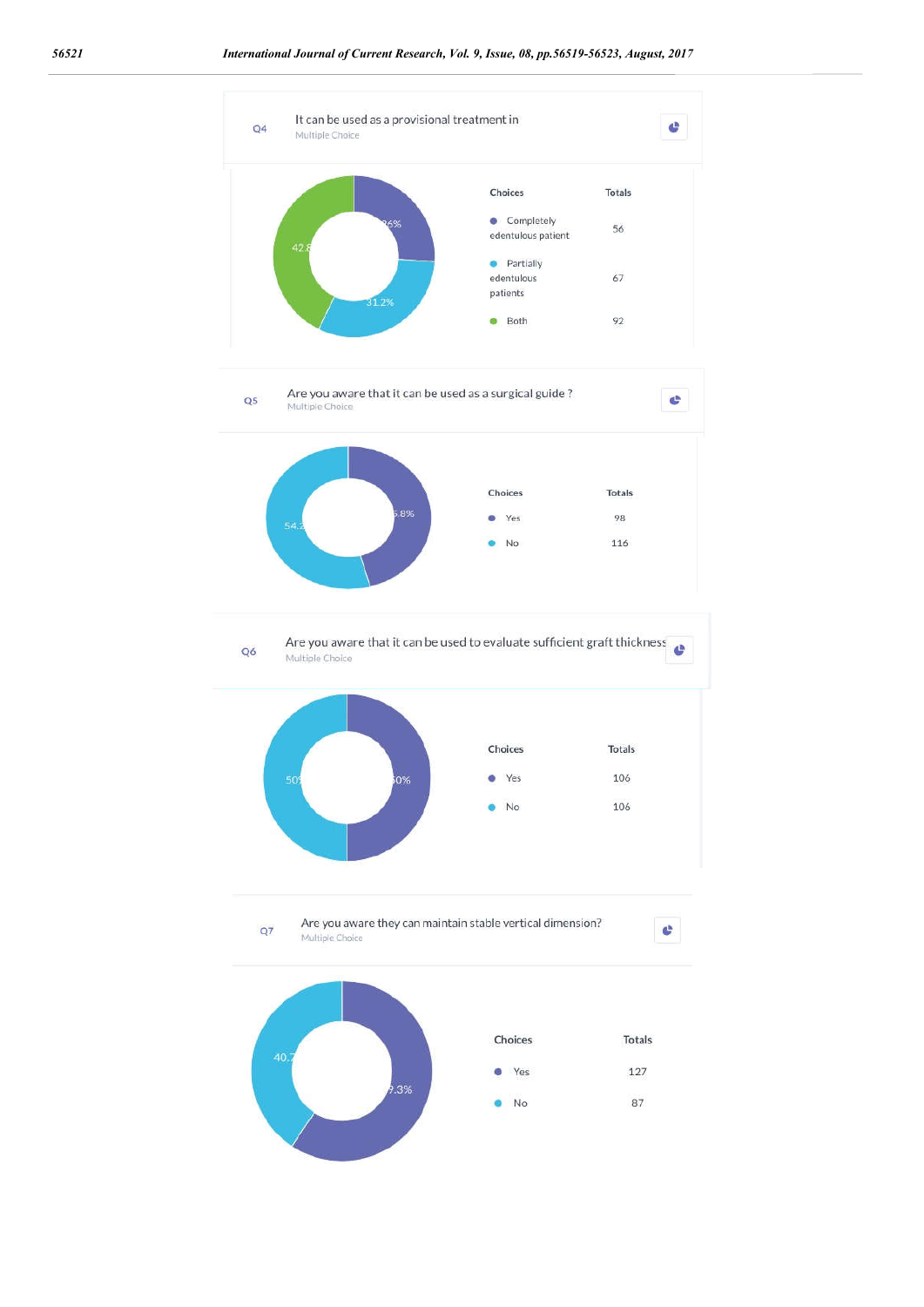

From this study, it was found that 166 participants have heard about transitional implants, 118 participants have seen patients with transitional implants. 124 participants have opted transitional implant is economical. 42.8% have chosen, it can be used as a provisional treatment in both completely edentulous and partially edentulous patients and 54.2% have said that transitional implants cannot be used as a surgical guide. 59% of the participants have seen patients with transitional implants. 59.3% of the respondants were aware that the transitional implants maintainvertical stable dimension.

#### **DISCUSSION**

Replacement of missing teeth by means of implant supported prosthesis for esthetic and functional rehabilitation has turn out to be an established and extensively used treatment modality in dentistry. In this study, 1013 respondents in the present study, majority of those who had heard of dental implants were amongst the 21-40 year age group (54.5%) and with the education of university level or higher (62.3%) (Chowdhary, 2010).